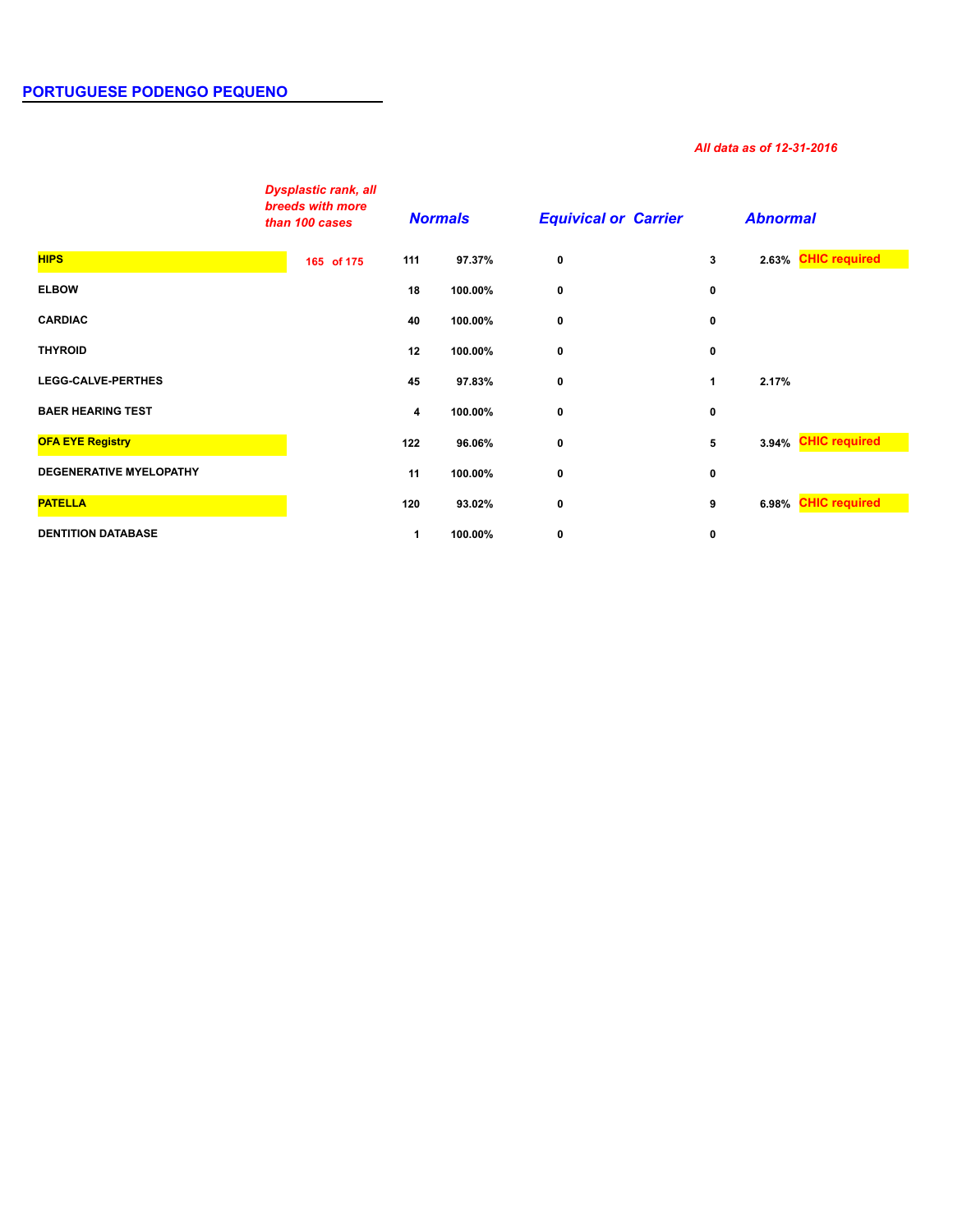## *Percent submitted to the open registry*

|                             | <b>HIPS</b>                |                 |                            |                            |                                    |           |               |                    |
|-----------------------------|----------------------------|-----------------|----------------------------|----------------------------|------------------------------------|-----------|---------------|--------------------|
| Report year Cases Excellent |                            | %               | Good<br>%                  | Fair<br>%                  | <b>Borderline</b><br>$\frac{9}{6}$ | Mild<br>% | Moderate<br>% | <b>Severe</b><br>% |
| 2008                        | $\overline{9}$             | $\overline{1}$  | 6                          |                            |                                    |           |               |                    |
|                             | 33.33%                     | 11.11%          | 66.67%                     |                            |                                    | 11.11%    | 11.11%        |                    |
| 2009                        | $\overline{\phantom{0}}$ 8 | $\overline{1}$  | $\overline{6}$             |                            |                                    |           |               |                    |
|                             | 12.50%                     | 12.50%          | 75.00%                     | 12.50%                     |                                    |           |               |                    |
| 2010                        | $\overline{9}$             | 6               | $\overline{\phantom{a}}$ 3 |                            |                                    |           |               |                    |
|                             | 11.11%                     | 66.67%          | 33.33%                     |                            |                                    |           |               |                    |
| 2011                        | 10                         | 3               | $\overline{7}$             |                            |                                    |           |               |                    |
|                             | 10.00%                     | 30.00%          | 70.00%                     |                            |                                    |           |               |                    |
| 2012                        | $\overline{16}$            | 3               | $\overline{12}$            |                            |                                    |           |               |                    |
|                             | 68.75%                     | 18.75%          | 75.00%                     | 6.25%                      |                                    |           |               |                    |
| 2013                        | $\overline{\phantom{1}}$ 5 | $\overline{1}$  | $\overline{\mathbf{3}}$    | $\overline{1}$             |                                    |           |               |                    |
|                             | 60.00%                     | 20.00%          | 60.00%                     | 20.00%                     |                                    |           |               |                    |
| 2014                        | 29                         | $\overline{13}$ | 15                         | $\overline{\phantom{0}}$ 1 |                                    |           |               |                    |
|                             | 55.17%                     | 44.83%          | 51.72%                     | 3.45%                      |                                    |           |               |                    |
| 2015                        | $\overline{13}$            | $\overline{4}$  | $\overline{\phantom{0}}$ 9 |                            |                                    |           |               |                    |
|                             | 15.38%                     | 30.77%          | 69.23%                     |                            |                                    |           |               |                    |
| 2016                        | 15                         | 3               | $\overline{10}$            |                            |                                    |           |               |                    |
|                             | 53.33%                     | 20.00%          | 66.67%                     | 6.67%                      |                                    |           | 6.67%         |                    |
| <b>Totals</b>               | 114                        | 35              | 71                         | $\overline{\phantom{0}}$ 5 |                                    |           | $\mathbf{2}$  |                    |
|                             |                            | 30.70%          | 62.28%                     | 4.39%                      |                                    | 0.88%     | 1.75%         |                    |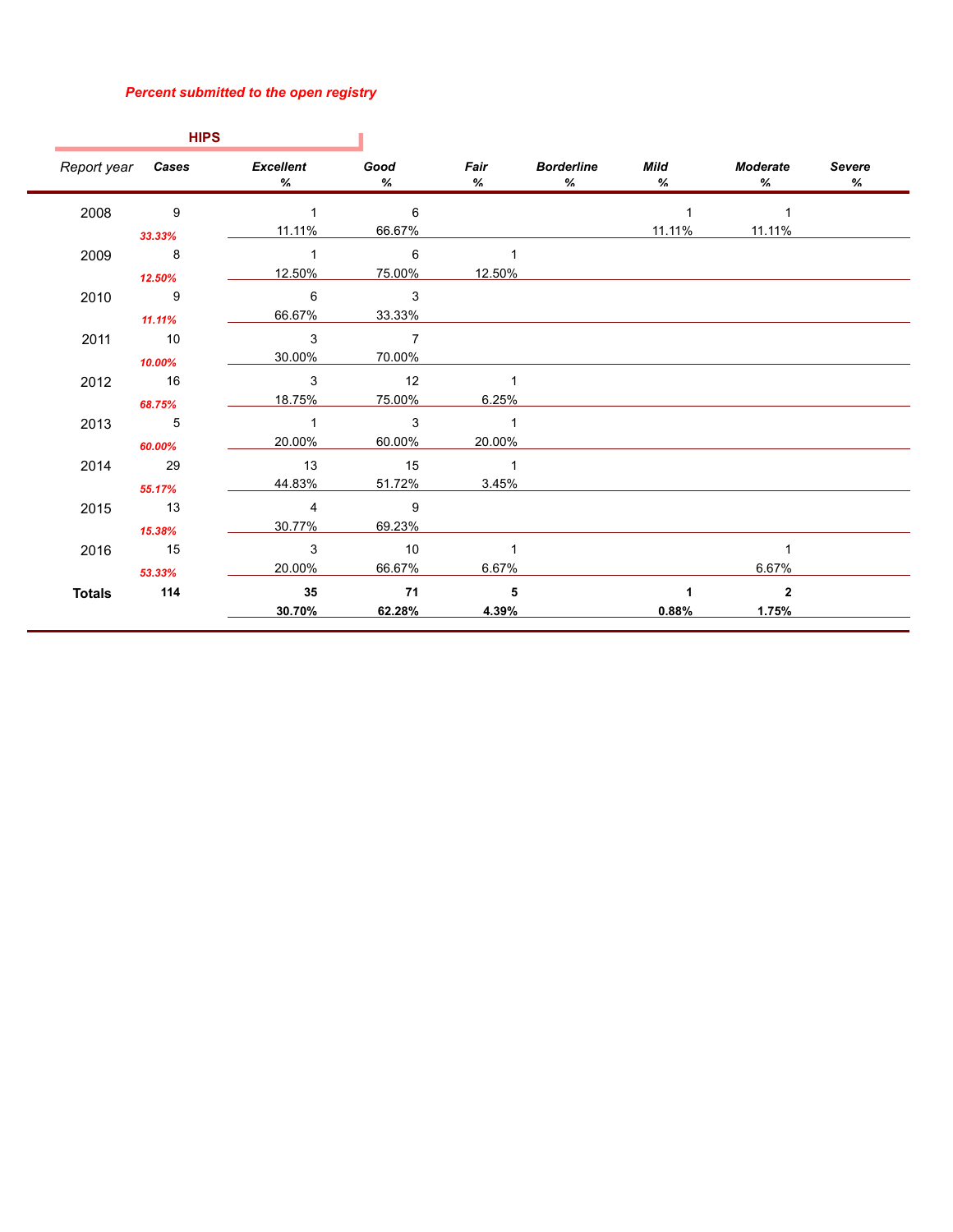|               | <b>ELBOW</b>              |                           |                 |                 |                 |                           |  |
|---------------|---------------------------|---------------------------|-----------------|-----------------|-----------------|---------------------------|--|
| Report Year   | Cases                     | <b>Normal</b><br>$\%$     | Grade 1<br>$\%$ | Grade 2<br>$\%$ | Grade 3<br>$\%$ | <b>Borderline</b><br>$\%$ |  |
| 2008          | $\ensuremath{\mathsf{3}}$ | $\mathbf{3}$<br>100.00%   |                 |                 |                 |                           |  |
| 2010          | $\mathbf 5$               | $\,$ 5 $\,$<br>100.00%    |                 |                 |                 |                           |  |
| 2011          |                           | $\overline{1}$<br>100.00% |                 |                 |                 |                           |  |
| 2012          |                           | $\overline{1}$<br>100.00% |                 |                 |                 |                           |  |
| 2014          | 1                         | $\mathbf 1$<br>100.00%    |                 |                 |                 |                           |  |
| 2015          | $\overline{4}$            | 4<br>100.00%              |                 |                 |                 |                           |  |
| 2016          | $\sqrt{3}$                | $\mathsf 3$<br>100.00%    |                 |                 |                 |                           |  |
| <b>Totals</b> | 18                        | 18<br>100.00%             |                 |                 |                 |                           |  |